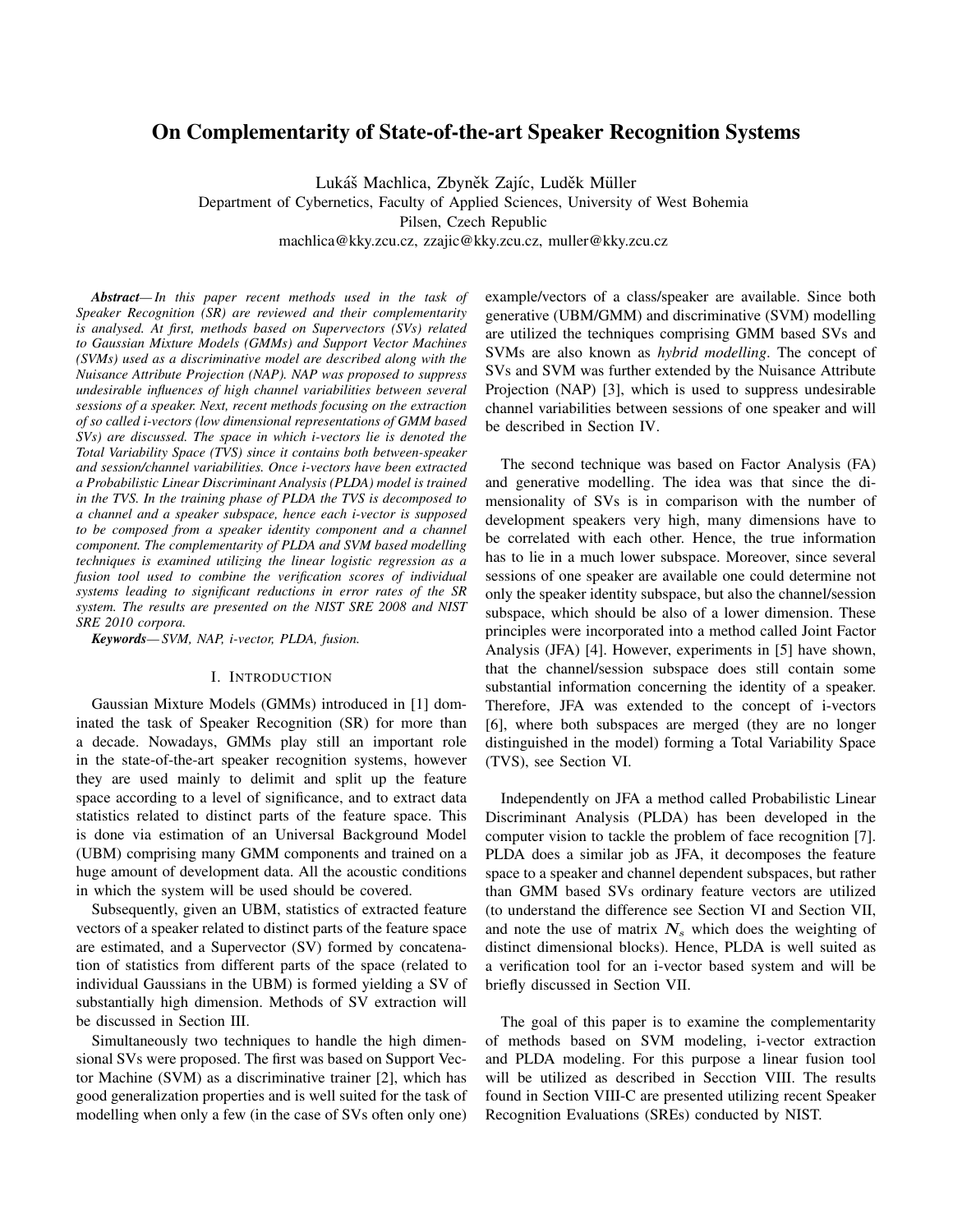# II. UNIVERSAL BACKGROUND MODEL (UBM)

UBM used in the task of SR is a Gaussian Mixture Model (GMM) trained on a huge amount of development data. It should reflect the acoustic conditions of the environment, in which the speaker recognition system is used. UBM consists of a set of parameters  $\boldsymbol{\lambda} = \{\omega_m, \boldsymbol{\mu}_m, \boldsymbol{C}_m\}_{m=1}^M$ , where M is the number of Gaussians in the UBM,  $\omega_m$ ,  $\mu_m$ ,  $C_m$  are the weight, mean and covariance of the  $m<sup>th</sup>$  Gaussian, respectively. The most important statistic related to the  $m<sup>th</sup>$  Gaussian of the UBM and a set of  $T_s$  feature vectors  $\boldsymbol{O}_s = {\{\boldsymbol{o}_{st}\}}_{t=1}^{T_s}$  related to the  $s^{\text{th}}$  speaker is

$$
\gamma_m(\boldsymbol{o}_{st}) = \frac{\omega_m \mathcal{N}(\boldsymbol{o}_{st}; \boldsymbol{\mu}_m, \boldsymbol{C}_m)}{\sum_{m=1}^M \omega_m \mathcal{N}(\boldsymbol{o}_{st}; \boldsymbol{\mu}_m, \boldsymbol{C}_m)},
$$
(1)

where  $\mathcal{N}(\boldsymbol{o}_{st}; \boldsymbol{\mu}_m, \boldsymbol{C}_m)$  is the Gaussian probability density function with mean  $\mu_m$  and covariance  $C_m$ . For further use let  $D = \dim(\mathbf{o}_{st})$  be the dimension of feature vectors.

### III. SUPERVECTORS (SVS)

The term supervector (SV) used in SR is related to a high dimensional vector obtained by the concatenation of several vectors. Once the UBM was trained, supervectors

$$
\boldsymbol{b}_s = \sum_{t=1}^{T_s} \left[ \gamma_1(\boldsymbol{o}_{st}) \boldsymbol{o}_{st}^{\mathrm{T}}, \dots, \gamma_M(\boldsymbol{o}_{st}) \boldsymbol{o}_{st}^{\mathrm{T}} \right]^{\mathrm{T}},
$$

$$
\boldsymbol{n}_s = \sum_{t=1}^{T_s} \left( \left[ \gamma_1(\boldsymbol{o}_{st}), \dots, \gamma_M(\boldsymbol{o}_{st}) \right]^{\mathrm{T}} \otimes \mathbf{1}_D \right),
$$
(2)

can be extracted, both are of size  $DM \times 1$ ,  $\otimes$  is the Kronecker product,  $\mathbf{1}_D$  is a D dimensional vector of ones, and let  $m_0 =$  $[\mu_1^{\mathrm{T}}, \mu_2^{\mathrm{T}}, \dots, \mu_M^{\mathrm{T}}]^{\mathrm{T}}$  be the SV constructed by the concatenation of the UBM means.

### *A. GMM-mean Supervector (GSV)*

GSV was proposed in [2], and it is composed of means of an Maximum A-Posteriory (MAP) adapted UBM. GSV (and also the MAP adaptation of UBM means) can be expressed as

$$
\psi_{\rm GSV}^s = \tau \mathbf{m}_s + (1 - \tau) \mathbf{m}_0, \tag{3}
$$

$$
m_s = N_s^{-1}b_s, \t\t(4)
$$

where  $m<sub>s</sub>$  is the new Maximum Likelihood (ML) estimate of  $m_0$  given the dataset  $O_s$ ,  $N_s$  is a diagonal matrix with  $n<sub>s</sub>$  on its diagonal, and  $\tau$  is an empirically set parameter controlling the balance between UBM parameters  $m_0$  and the new ML estimate  $m<sub>s</sub>$ . Note that for each speaker only one SV is extracted no matter how many feature vectors are available.

# *B. Generalized Linear Discriminant Sequence (GLDS)*

GLDS was proposed in [8]. It is based on a vector function that transforms directly the feature vectors (UBM is not involved). The SV has the form

$$
\psi_{\text{GLDS}}^s = \frac{1}{T} \sum_{t=1}^{T_s} \varphi(\mathbf{o}_{st}; k) , \qquad (5)
$$

where  $\varphi$ ( $o_{st}$ ; k) represents a monomial expansion of a feature vector  $o_{st}$  up to the  $k^{\text{th}}$  order, e.g. for a monomial expansion of a D dimensional feature vector  $\mathbf{o} = [o_1, o_2, \dots, o_D]^\text{T}$  up to the second order we get

$$
\varphi(\mathbf{o}; k=2) = [1, o_1, \dots, o_D, o_1^2, o_1 o_2, \dots, o_1 o_D, \quad (6)
$$

$$
o_2^2, o_2 o_3, \dots, o_2 o_D, o_3^2, \dots, o_D^2], \quad (7)
$$

where dim( $\psi$ <sub>GLDS</sub>) =  $((D + k)!)(D!k!)$ . After substituting (7) into (5) one can notice, that the mapping (5) comprises first- and second-order moments – the means and correlations of feature vectors [9]. Again data statistics are collected (as in the case of GSV), however now also statistics of higher order may be acquired. E.g if only monomials up to order two are required, the GLDS mapping is build from the mean and concatenated rows of covariance matrix acquired assuming a single component UBM/GMM. Note again that only one SV is extracted for each speaker.

### IV. NUISANCE ATTRIBUTE PROJECTION (NAP)

In cases when several recordings of a speaker are available, recorded on distinct channels, the channel/session information can be utilized in order to suppress high within-speaker deviations [3].

The objective function minimized in NAP is given as

$$
J_{\text{NAP}}(\boldsymbol{P}) = \sum_{i=1}^{N-1} \sum_{j=i+1}^{N} w_{ij} ||\boldsymbol{P}(\boldsymbol{x}_i - \boldsymbol{x}_j)||^2, \qquad (8)
$$

where  $x_i$  is a SV of dimension  $D_x$ , N is the number of SVs in the development set,  $w_{ij} = 1$  if both  $x_i$  and  $x_j$  come from the same speaker, and 0 otherwise.  $P = I - F_{\perp} F_{\perp}^{T}$ is a projection matrix,  $\mathbf{F}_{\perp}$  is a  $D_x \times D_c$  matrix of low rank  $D_c$ , where  $D_c \ll D_x$ , columns of  $\mathbf{F}_{\perp}$  are orthonormal, thus  $F_{\perp}^{\mathrm{T}}F_{\perp} = I$  and they span the subspace that is going to be projected out. It is easy to see that the properties of  $P$  are:  $P^2 = P$  (P is idempotent) and  $P = P^T$  (P is symmetric). It can be shown [10] that the objective function (8) can be expressed as

$$
J_{\text{NAP}}(\boldsymbol{P}) = \text{tr}(\boldsymbol{P}\boldsymbol{C}_{\text{W}}) = \text{tr}(\boldsymbol{C}_{\text{W}}) - \text{tr}(\boldsymbol{F}_{\perp}^{\text{T}}\boldsymbol{C}_{\text{W}}\boldsymbol{F}_{\perp}),\qquad(9)
$$

$$
C_{\rm W} = \sum_{s=1}^{S} H_s \sum_{h=1}^{H_s} (\boldsymbol{x}_{sh} - \bar{\boldsymbol{x}}_s)(\boldsymbol{x}_{sh} - \bar{\boldsymbol{x}}_s)^{\rm T}, \qquad (10)
$$

$$
\bar{\boldsymbol{x}}_s = \sum_{h=1}^{H_s} \boldsymbol{x}_{sh},\tag{11}
$$

where  $H_s$  is the number of session of speaker s, S is the number of speakers in the development set, and  $C_W$  is the weighted within-speaker covariance computed on the development set of speakers. The objective (9) is minimized when columns of  $\mathbf{F}_{\perp}$ are formed by eigenvectors of  $C_{\rm W}$  corresponding to the  $D_c$ largest eigenvalues (highest variance is projected out).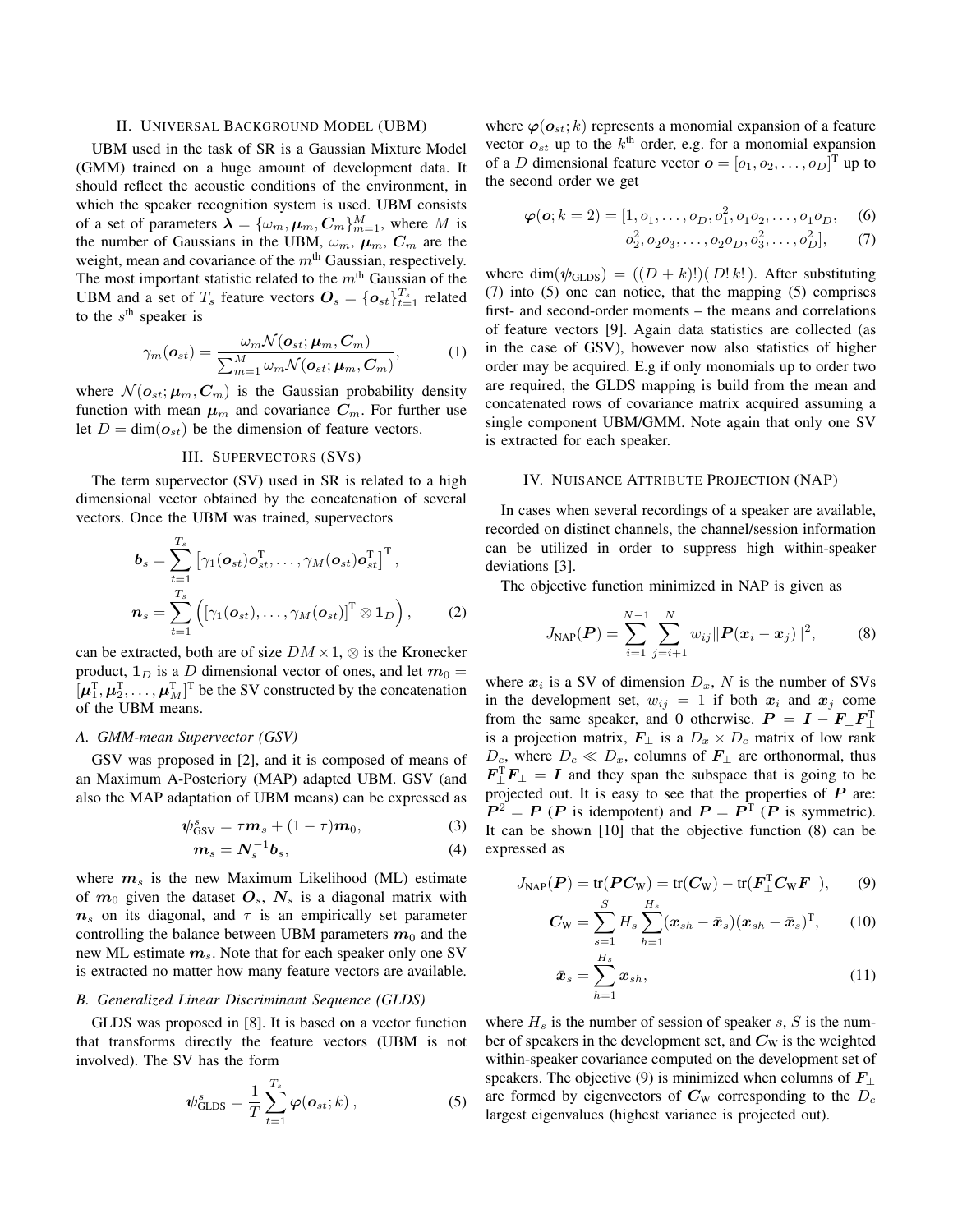# V. SUPPORT VECTOR MACHINE (SVM)

SVM is a binary classifier, where the decision boundary between two classes is given by a linear hyperplane and the task is to find a separating hyperplane so that the margin between the classes is maximized [11]. Whenever a decision of a classification depends only on a dot product of two vectors, the dot product can be replaced by a scalar *kernel function*  $K(\mathbf{x}_1, \mathbf{x}_2)$ , which has to satisfy certain restrictions called Mercer's conditions. These conditions specify requirements under which the output of the kernel function can be thought of as an output of a dot product of two vectors. Thus  $K(\boldsymbol{x}_1, \boldsymbol{x}_2) = \phi(\boldsymbol{x}_1)^T \phi(\boldsymbol{x}_2)$ , where  $\phi(\boldsymbol{x}_i)$  is a vector function that maps  $x_i$  to some high dimensional vector (even of infinite dimension). The SVM decision function can be written as

$$
f(\boldsymbol{x}_i) = \sum_{n=1}^{L} \alpha_n y_n K(\boldsymbol{x}_n, \boldsymbol{x}_i) + q,\tag{12}
$$

and if the kernel function is linear  $K(\boldsymbol{x}_i, \boldsymbol{x}_j) = \boldsymbol{x}_i^{\mathrm{T}} \boldsymbol{x}_j$  we get

$$
f(\boldsymbol{x}_i) = \left(\sum_{n=1}^L \alpha_n y_n \boldsymbol{x}_n^{\mathrm{T}}\right) \boldsymbol{x}_i + q = \boldsymbol{w}^{\mathrm{T}} \boldsymbol{x}_i + q,\qquad(13)
$$

where  $L$  is the number of support vectors, which combination (not necessary linear) forms the boundary,  $q$  is an offset,  $\alpha_n > 0$ , L and q are learned during the training process of SVM,  $y_n \in \{-1,1\}$  are the class labels, and  $x_i$  is the vector which class pertinence has to be determined, e.g.  $y_i = \text{sign } f(\mathbf{x}_i)$ . SVM is trained iteratively utilizing some optimization algorithm [12]. Note that if kernel function is linear only the normal vector  $w$  and offset  $q$  of the decision boundary have to be stored, but if this is not the case all the support vectors have to be stored and in the decision process the kernel function has to be evaluated  $L$  times for each new vector in question.

### VI. EXTRACTION OF I-VECTORS

The concept of i-vectors is closely related to a very effective technique called Joint Factor Analysis (JFA) introduced in [4]. Both JFA and i-vectors work with supervectors from (2), hence they are related to a UBM. JFA tries to find (preferably distinct) subspaces responsible for most of the session and speaker variabilities, whereas in the concept of i-vectors these variabilities are not distinguished, only an assumption is met that they can be explained in an sufficient amount by variations of low dimensional hidden variables called identity vectors (ivectors) [5].

The (generative) model has the form

$$
\psi_s = m_0 + Tw_s + \epsilon, \qquad (14)
$$

$$
w_s \sim \mathcal{N}(0, I), \ \epsilon \sim \mathcal{N}(0, \Sigma) \tag{15}
$$

where  $w_s$  is the  $D_w$  dimensional i-vector following standard normal distribution extracted from feature vectors of the  $s<sup>th</sup>$ speaker, T is the *total variability space matrix* of size  $DM \times$  $D_w$ ,  $m_0$  is the mean vector of  $\psi_s$  (often mean supervector of UBM is taken instead as a good approximation), and  $\epsilon$ is a random variable describing the residual noise following normal distribution with zero mean and diagonal covariance  $\Sigma$ (its diagonal blocks are often composed from the covariances  $C_1, \ldots, C_m$  of the UBM). Note that the matrix T should encompass both the between-speaker and the within-speaker (i.e. channel/session) variabilities.

### *A. Training*

In order to train the i-vector extractor at first supervectors (2) are extracted for each speaker and each session of a speaker. A crucial assumption is made that each session of a speaker is in fact another speaker, hence within- and between-covariance of a speaker is not distinguished. Now, two steps are iterated in a sequence until predetermined number of iterations is reached:

1) for each  $s$  use previous estimate of  $T$  to extract new i-vector

$$
\boldsymbol{w}_s = (\boldsymbol{I} + \boldsymbol{T}^{\mathrm{T}} \boldsymbol{\Sigma}^{-1} \boldsymbol{N}_s \boldsymbol{T})^{-1} \boldsymbol{T}^{\mathrm{T}} \boldsymbol{\Sigma}^{-1} \bar{\boldsymbol{b}}_s, \qquad (16)
$$

2) let  $\boldsymbol{Z}~=~\left(\boldsymbol{I}+\boldsymbol{T}^{\text{T}}\boldsymbol{\Sigma}^{-1}\boldsymbol{N}_s\boldsymbol{T}\right)^{-1};$  use newly extracted i-vectors to compute block-wise a new estimate of  $T$ 

$$
T_m = \left(\sum_{s=1}^{S} \bar{b}_{sm} w_s^{\mathrm{T}}\right) \left(\sum_{s=1}^{S} N_{sm} \left(w_s w_s^{\mathrm{T}} + Z\right)\right)^{-1}, \tag{17}
$$

where  $N_s$  is a diagonal matrix with  $n_s$  on its diagonal,  $b_s =$  $b_s - N_s m_0$  is the centred version of  $b_s$  around the mean  $\mathbf{m}_0$ , and the index m in  $T_m$ ,  $\bar{b}_{sm}$ ,  $\mathbf{n}_{sm}$  (and  $N_{sm}$ ) refers to blocks of T,  $\bar{b}_s$ ,  $n_s$  (and thus to  $N_{sm}$ ) of sizes  $D \times D_w$ ,  $D \times 1$ ,  $D \times 1$ , respectively. Hence,  $\mathbf{T}^{\mathrm{T}} = [\mathbf{T}_1^{\mathrm{T}}, \mathbf{T}_2^{\mathrm{T}}, \dots, \mathbf{T}_{sM}^{\mathrm{T}}]$ ,  $\bar{b}_s^{\rm T} = [\bar{b}_{s1}^{\rm T}, \bar{b}_{s2}^{\rm T}, \ldots, \bar{b}_{sM}^{\rm T}]$  and  $n_s^{\rm T} = [n_{s1}^{\rm T}, n_{s2}^{\rm T}, \ldots, n_{sM}^{\rm T}]$ . One can update also  $\Sigma$ , for details see [13]. Note that for each session of a speaker one i-vector is extracted. Moreover, the training procedure is in fact the same as for parameters of a model of Factor Analysis (FA) differing only in the presence of  $N_s$  in estimation formulas (16), (17). If  $N_s$  would equal the identity matrix  $I$  the training procedure would be identical to the estimation procedure of parameters of a FA model, which form is identical to (14).

# VII. PROBABILISTIC LINEAR DISCRIMINANT ANALYSIS (PLDA)

PLDA was introduced in [7] for the task of face recognition in the image processing. However, it is well suited also as a verification tool working with i-vectors presented in the previous section. The model is similar to JFA, it incorporates the idea of within- and between-speaker spaces, but instead of working with high dimensional supervectors (2) it can handle the low dimensional i-vectors  $w_s$ . Thus, while in the i-vector extraction phase no distinction was made between the speaker and the session space, PLDA incorporates such a knowledge and constructs a new generative model in the total variability space.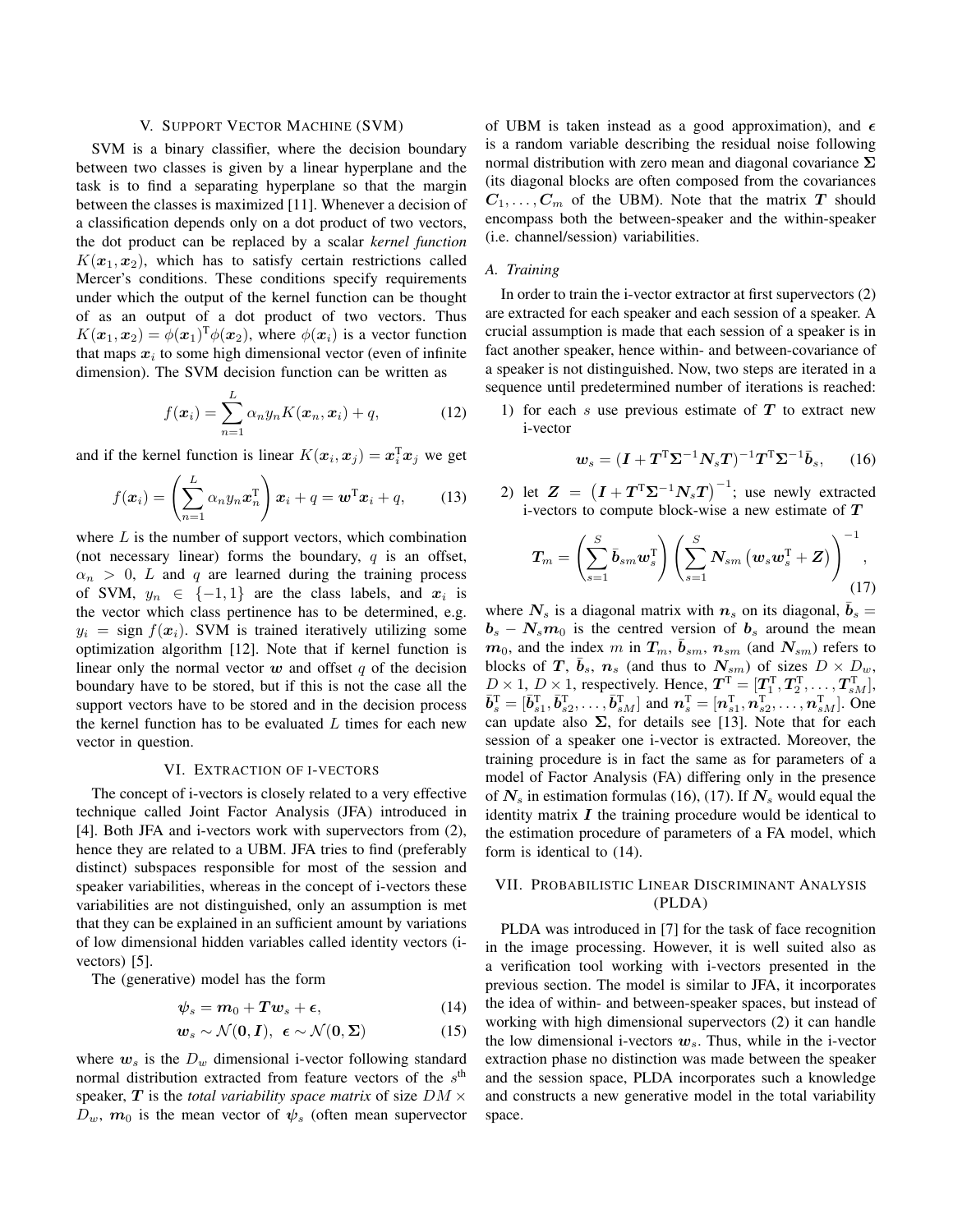The generative PLDA model can be expressed as

$$
\mathbf{w}_{sh} = \mathbf{m}_w + \boldsymbol{F} \boldsymbol{z}_s + \boldsymbol{G} \boldsymbol{r}_{sh} + \boldsymbol{\epsilon}, \tag{18}
$$

$$
\boldsymbol{\epsilon} \sim \mathcal{N}(\mathbf{0}, \mathbf{S}),\tag{19}
$$

$$
z_s, r_{sh} \sim \mathcal{N}(\mathbf{0}, \mathbf{I}), \tag{20}
$$

where  $m_w$  is the mean of  $w_{sh}$ , columns of F span the between-speaker space (speaker identity space),  $z_s$  of dimension  $D<sub>z</sub>$  are coordinates in this space and they do not change across sessions of one speaker, columns of  $G$  span the channel space,  $r_{sh}$  of dimension  $D_r$  are the session dependent speaker factors, and  $\epsilon$  is a residual noise factor following normal distribution with zero mean and diagonal covariance  $S$ . Both latent variables  $z_s$ ,  $r_{sh}$  follow standard normal distribution and they are assumed to be independent. It is a common and reasonable assumption that  $D_z, D_r < D_w$  and  $D_z + D_r \approx D_w$ .

# *A. PLDA Training*

In [7] following estimation algorithm of model parameters  $F$ ,  $G$  and  $S$  was proposed. Let

$$
\hat{\boldsymbol{w}}_s = \left[\boldsymbol{w}_{s1} - \boldsymbol{m}_w, \boldsymbol{w}_{s2} - \boldsymbol{m}_w, \ldots, \boldsymbol{w}_{sH_s} - \boldsymbol{m}_w\right]^{\mathrm{T}}, \quad (21)
$$

$$
\hat{z}_s = [z_s, r_{s1}, r_{s2}, \dots, r_{sH_s}]^{\mathrm{T}}, \tag{22}
$$

$$
A_{H_s} = \begin{bmatrix} F & G & 0 & \dots & 0 \\ F & 0 & G & \dots & 0 \\ \vdots & \vdots & \vdots & \ddots & \vdots \\ F & 0 & 0 & \dots & G \end{bmatrix}, \quad (23)
$$

$$
\hat{\epsilon}_{H_s} = [\epsilon_1, \epsilon_2, \dots, \epsilon_{H_s}]^{\mathrm{T}}, \tag{24}
$$

$$
\hat{\mathbf{\Sigma}}_{H_s} = \left[ \begin{array}{cccc} S & 0 & \dots & 0 \\ 0 & S & \dots & 0 \\ \vdots & \vdots & \ddots & \vdots \\ 0 & 0 & \dots & S \end{array} \right],\tag{25}
$$

where  $\hat{\epsilon} \sim \mathcal{N}(\mathbf{0}, \hat{\Sigma}_{H_s})$ , yielding a system of equations for each speaker, which can be written in a compact form as

$$
\hat{\boldsymbol{w}}_s = \boldsymbol{A}_{H_s} \hat{\boldsymbol{z}}_s + \hat{\boldsymbol{\epsilon}}_{H_s}.
$$
\n(26)

Note that  $A_{H_s}$  and  $\hat{\Sigma}_{H_s}$  depend on the number of sessions  $H<sub>s</sub>$  of a speaker, therefore their size changes whenever  $H<sub>s</sub>$ changes. Equation (26) is a standard Factor Analysis (FA) problem, the estimation process is almost identical to the estimation process described in Section VI-A with  $N_s = I$ , however some additional decompositions of matrices have to be carried out in order to get F, G and S instead of  $A_{H_s}$ and  $\hat{\Sigma}_{H_s}$ . The full description of the estimation algorithm is out of the scope of this paper, for details see [7].

### *B. Verification*

Once the PLDA model parameters  $F$ ,  $G$  and  $S$  were estimated the task is to assign a verification score to given two i-vectors  $w_1$  and  $w_2$ . For this purpose two hypotheses are tested, namely

- hypotheses  $\mathcal{H}_s$ :  $w_1$  and  $w_2$  share the same identity
- hypotheses  $\mathcal{H}_d$ : the identity of  $w_1$  and  $w_2$  differs

The log-likelihood ratio is given as

$$
\begin{aligned}\n\text{LLR}(w_1, w_2) &= \log \frac{p(w_1, w_2 | \mathcal{H}_s)}{p(w_1 | \mathcal{H}_d) p(w_2 | \mathcal{H}_d)} = \\
&= \log \mathcal{N}\left( \begin{bmatrix} w_1 \\ w_2 \end{bmatrix}, \begin{bmatrix} m_w \\ m_w \end{bmatrix}, \begin{bmatrix} C_w & C_F \\ C_F & C_w \end{bmatrix} \right) \\
&- \log \mathcal{N}\left( \begin{bmatrix} w_1 \\ w_2 \end{bmatrix}, \begin{bmatrix} m_w \\ m_w \end{bmatrix}, \begin{bmatrix} C_w & \mathbf{0} \\ \mathbf{0} & C_w \end{bmatrix} \right),\n\end{aligned} \tag{27}
$$

where  $C_w = \boldsymbol{F} \boldsymbol{F}^{\text{T}} + \boldsymbol{G} \boldsymbol{G}^{\text{T}} + \boldsymbol{S}$  and  $C_F = \boldsymbol{F} \boldsymbol{F}^{\text{T}}$ . Note that in this verification scenario we do not care about the form of the decomposition of  $w_1$  or  $w_2$  (latent variables  $z_s$ ,  $r_{sh}$ stay unknown), the question stated is whether the two vectors share the same identity given the subspaces generated by  $\boldsymbol{F}$ and G. Hence two vectors can be compared in a very simple and effective way.

#### VIII. EXPERIMENTS

In order to investigate the complementarity of SVM based systems and i-vector based system, outputs (verification scores) of these systems will be fused. For this purpose the Logistic Linear Regression (LLR) from the FoCal tool kit [14] will be utilized. Hence, the fused score  $score_F(O_s, O_q)$ will be given as a linear combination of scores obtained from individual systems:

$$
score_{F}(\boldsymbol{O}_{s}, \boldsymbol{O}_{q}) = \xi_{1}f_{GSV}(\boldsymbol{O}_{s}, \boldsymbol{O}_{q}) + \xi_{2}f_{GLDS}(\boldsymbol{O}_{s}, \boldsymbol{O}_{q}) + + \xi_{3}f_{iVEC+PLDA}(\boldsymbol{O}_{s}, \boldsymbol{O}_{q}) + \xi_{4},
$$
(28)

where  $f_{XY}(\boldsymbol{O}_s, \boldsymbol{O}_q)$  is the output (verification score) of system  $XY$  given a set of feature vectors of each speakers s and  $q$ , and  $\xi = [\xi_1, \ldots, \xi_4]$  is the vector of fusion coefficients. Let us summarize the main ideas and dissimilarities of methods described in this paper:

- 1) i-vectors and PLDA model try to find a low dimensional representation of a Supervector (SV) similar to GSV, moreover they try to decompose the feature space into speaker- and session-dependent parts
- 2) i-vectors and PLDA model are generative and do not discriminate between speakers, whereas SVM as a discriminative classifier does; note that even if PLDA is a discriminative model it discriminates between the speaker- and the channel-subspace
- 3) presented SVs incorporate different kind of information; in the case of GSV vectors pointing to positions in the feature space with increased concentration of feature vectors are used; in the case of GLDS the covariance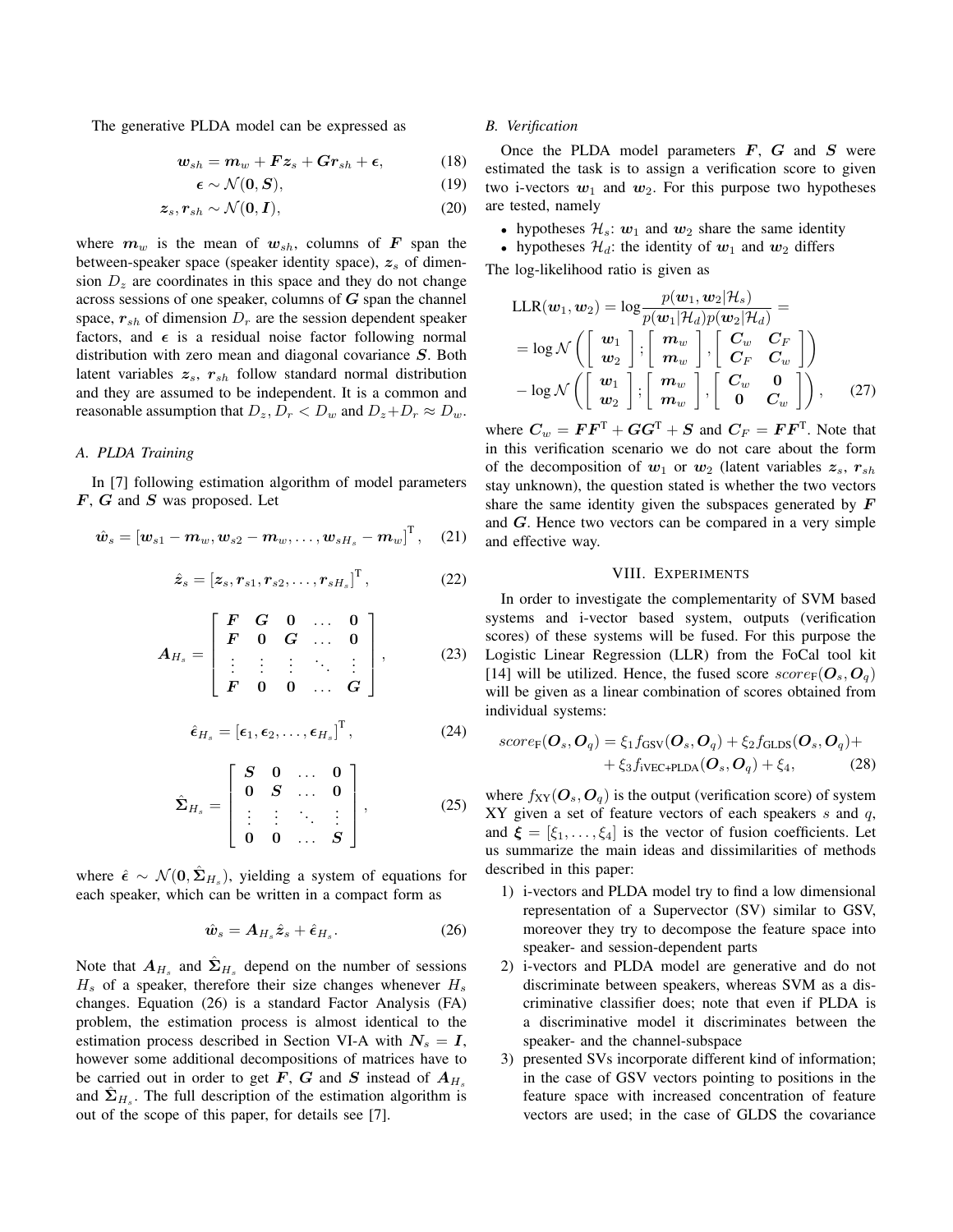and higher order moments of the whole speaker's data set are extracted

Therefore the complementarity of presented methods should be preserved. The performance and complementarity of the speaker recognition systems will be tested on the male telephone conversation speech taken from Speaker Recognition Evaluations (SREs) conducted by NIST, more precisely on NIST SRE 2008 (NIST08) and NIST SRE 2010 (NIST10). To train the Fusion Coefficients (FCs) data from NIST08 will be utilized, and the learned FCs will be then used to fuse outputs of systems trained for NIST10.

In NIST08 648 target speakers and 1535 test speakers were present yielding 16 968 trials in total (short2-short3 trials<sup>1</sup>) to be scored, and in the case of NIST10 1394 target speakers and 2474 test speakers were given yielding 74 762 trials in total (core-core trials<sup>2</sup>). The duration of all the test and target recordings in both corpora was approximately 5 minutes including the silence.

# *A. Feature Extraction*

The feature extraction was based on Linear Frequency Cepstral Coefficients (LFCCs), Hamming window of length 25 ms was used, the shift of the window was set to 10 ms, 25 triangular filter banks were spread linearly across the frequency spectrum, and 20 LFCCs were extracted, delta coefficients were added leading to a 40 dimensional feature vector. Also the Feature Warping (FW) normalization procedure was applied utilizing a sliding window of length 3 seconds. Just before FW voice activity detection, based on detection of energies in filter banks located in the frequency domain, was carried out in order to discard non-speech frames. All the feature vectors were at the end down-sampled by a factor of 2.

# *B. System Set-up*

Development corpora NIST SRE 2004 (NIST04), NIST SRE 2005 (NIST05), NIST SRE 2006 (NIST06), Switchboard 1 Release 2 (SW1), Switchboard 2 Phase 3 (SW2), Switchboard Cellular Audio Part 1 and Part 2 (SWC) and Fisher English Training Speech Part 1 and Part 2 (FSH) were used. The overall number of male speakers in NIST04, NIST05, NIST06 was 465 with approximately 8 session for each speaker, in SW1, SW2, SWC 659 male speaker with approx. 11 sessions were present, and in FSH the number of speakers was 1612 with at most 3 sessions each. The data source of all the recordings was telephone conversation and the duration of each recording including the silence was approx. 5 minute, but in FSH the length of recordings varied from 6 to 12 minutes. The summary is given in Table 1.

The number of Gaussians in the UBM was set to 1024. The size of the Total Variability Space (TVS) matrix  $T$  was set to

Table 1. Summary of number of recordings, average number of sessions and number of speakers in distinct corpora.

|                 | male       |          |          |
|-----------------|------------|----------|----------|
| corpus ID       | recordings | sessions | speakers |
| NIST04,05,06    | 3787       |          | 465      |
| SW <sub>1</sub> | 2342       | 11       | 211      |
| SW <sub>2</sub> | 2183       | 10       | 216      |
| <b>SWC</b>      | 2707       | 12       | 232      |
| <b>FSH</b>      | 4923       |          | 1612     |
| overall         | 15942      |          | 2736     |

Table 2. Equal Error Rates (EERs) and values of minimum of the Decision Cost Function (minDCF) for individual SR systems and their fusion. Best results (lowest error rates) are acquired when outputs of all the systems are fused. Note that this is true for both corpora NIST08 and NIST10.

|                    | NIST <sub>08</sub> | NIST <sub>10</sub> |
|--------------------|--------------------|--------------------|
|                    | EER [%]/minDCF     | EER [%]/minDCF     |
| $GSV-NAP-256$      | 7.27/0.0343        | 7.68/0.0393        |
| <b>GLDS-NAP-64</b> | 8.21/0.0365        | 9.16/0.0430        |
| iVEC+PLDA          | 7.48/0.0376        | 8.74/0.0470        |
| <b>F-SVM</b>       | 6.65/0.0311        | 7.05/0.0377        |
| <b>F-GSV-PLDA</b>  | 6.49/0.0313        | 7.05/0.0383        |
| <b>F-GLDS-PLDA</b> | 6.60/0.0324        | 7.68/0.0391        |
| F-ALL              | 6.18/0.0300        | 6.74/0.0368        |

 $1024 * 40 \times 800$ , hence the latent dimension (dimension of i-vectors) was  $D_w = 800$ . UBM was trained on all the development corpora and so was the TVS matrix. The dimension of the between-speaker subspace in the PLDA model was set to  $D_z = 500$  and the dimension of the session/channel space was set to  $D_r = 500$ , thus both F and G were of size  $800 \times 500$ . In the training phase of the PLDA model the corpus FSH was left out since maximum number of sessions per speaker was 3.

The dimension of supervector was dim  $(\psi_{GSV})$  =  $1024 * 40 = 40960$ , and since in the case of GLDS monomial expansion up to the order 3 was used dim  $(\psi_{\text{GLDS}})$  =  $((1024 + 3)!)(1024!3!) = 12341$ . NAP matrix was trained on SW1, SW2 and SWC since most session were available for this corpora. The rank of  $F_{\perp}$  in the case of  $\psi_{\text{GSV}}$  was  $D_c = 256$ , and since the dimension of  $\psi$ <sub>GLDS</sub> is lower in the case of GLDS  $D_c = 64$ . SVMTorch [12] was utilized to train the SVM models, and only simple linear kernels  $K = \psi_{\text{GSV}}^T \psi_{\text{GSV}}$ ,  $K = \psi_{\text{GLDS}}^T \psi_{\text{GLDS}}$  were used. Since SVM is a binary classifier we used the one-against-all approach, hence all speakers from NIST04, NIST05, NIST06 were taken as negative examples when training a SVM model of each speaker. The SVM verification score was given as the output of (13). Note that NAP was applied only to the population of background SVs since linear kernel is in use and the NAP projection matrix has the idempotent property  $P^2 = P$  (for more details see Section IV).

# *C. Results*

Results are given in Table 2 in terms of Equal Error Rate (EER) and also the minimum of the Decision Cost Function (minDCF) is reported. In order to compute the value of

<sup>1</sup> for details see http://www.itl.nist.gov/iad/mig/tests/ spk/2008/sre08\_evalplan\_release4.pdf

<sup>2</sup> for details see http://www.itl.nist.gov/iad/mig/tests/ spk/2010/NIST\_SRE10\_evalplan.r6.pdf